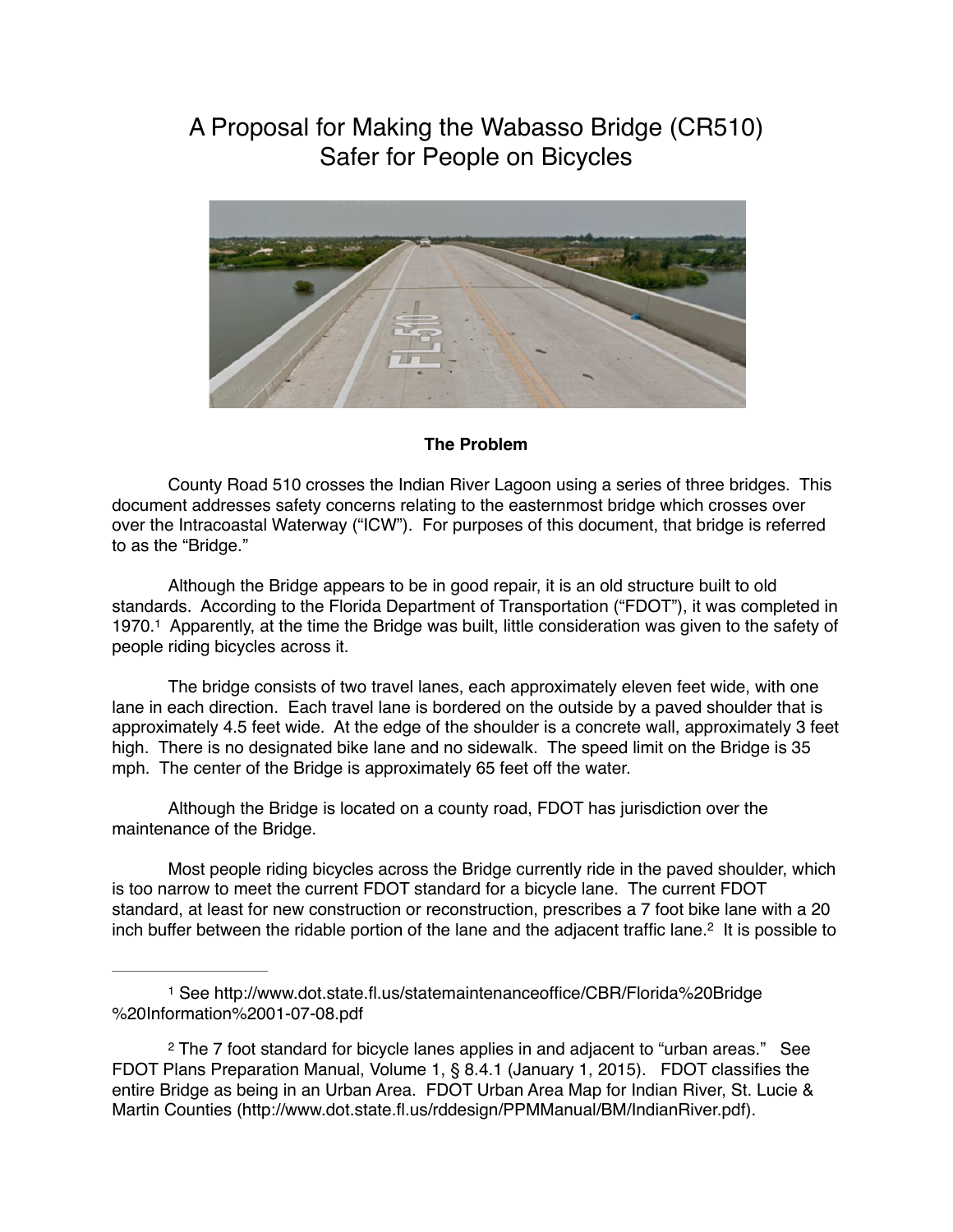ride safely in a narrower bike lane. With a little experience, a person could ride a bicycle within a 4.5 foot shoulder, although many would experience some degree of discomfort being so close to the adjacent traffic lane.

The side walls on the Bridge make it even less comfortable for people on bicycles. The existing paved shoulders butt up directly against concrete side walls as shown in the photo above.

The concrete side walls are about 3 feet high. The average bicycle seat is between 2.5 to 3 feet high. Accordingly, if someone riding a bicycle right next to the concrete wall falls (or is knocked off) his or her bicycle in the direction of the concrete wall, he or she could easily go over the side of Bridge. Given the height of the Bridge, going over the side would most likely result in death or critical injuries.

Given these significant safety concerns with riding bicycles in the existing shoulder, one might think that it would be better for people on bicycles to ride in the travel lane rather than the shoulder. Florida law permits people on bicycles to ride in the travel lane when there is no designated bike lane. However, Florida law (and common sense) requires that motor vehicles keep at least 3 feet away from a person riding a bicycle. Because the travel lanes on the Bridge are relatively narrow, a motor vehicle could not pass a bicycle riding in the travel lane unless the motor vehicle crossed the double yellow line separating the east and west travel lanes.

There is some debate about whether Florida law permits a motor vehicle to cross a double yellow line in order to safely pass a person on a bicycle.<sup>3</sup> However, even if one interprets Florida law to permit a motor vehicle to cross a double yellow line to pass a bicycle, presumably a motor vehicle following behind a bicycle riding up the Bridge would not be able to safely cross the double yellow line until such time as the motor vehicle has reached the top of the Bridge and is able to confirm that there is no oncoming traffic. Most people riding a bicycle up the Bridge would struggle to maintain a 15 mph speed. That means that a line of cars could back up behind a bicycle rider as he or she rode up the bridge. Such a situation would be disconcerting for most people on a bicycle and frustrating for most motorists who had planned to travel over the bridge at 35 mph.

Consequently, encouraging people on bicycles to routinely "take the lane" when crossing the Bridge is probably not a good solution to the problem of finding a way for people on bicycles to safely cross the Bridge.

<sup>&</sup>lt;sup>3</sup> Florida law permits a motor vehicle to cross a double yellow line in order to safely pass an "obstruction." It is unclear, however, whether a bicycle traveling well under the posted speed limit would be considered an "obstruction." The Florida Bicycle Association ("FBA") takes the position that the bicycle in such a situation is an obstruction and there the motor vehicle can cross the double yellow line to pass the bicycle. However, Deputy Doug Mackenzie, who serves as the Indian River County Sheriff's Department contact person on issues relating to cycling safety, takes the position that a person riding a bicycle in a travel lane is not an obstruction even if the person is riding significantly slower than the speed limit.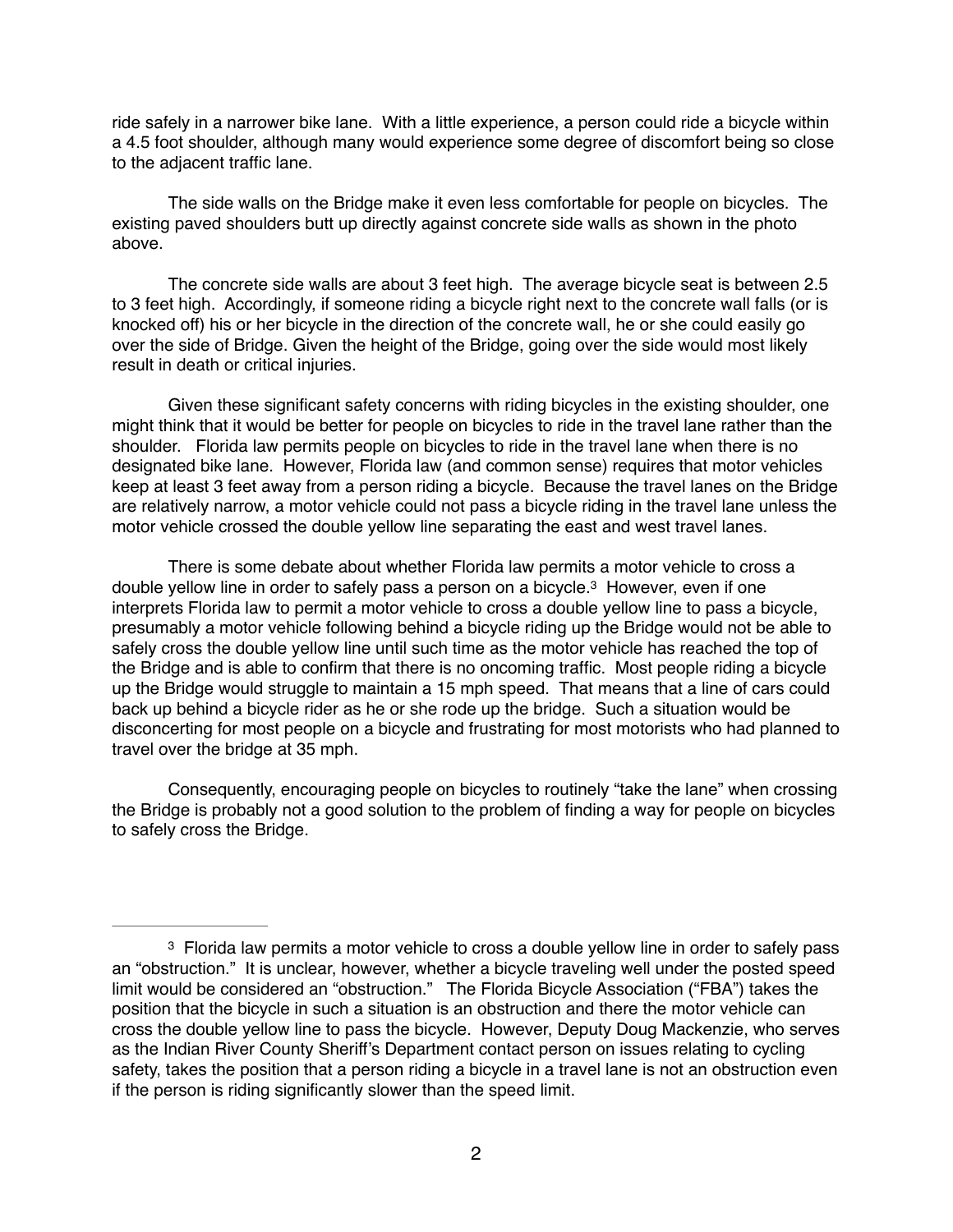### **Long Term Solutions**

Obviously, the best solution would be to reconstruct the Bridge to allow space for the bike lanes that comply with current FDOT standards. However, assuming that the Bridge is structurally sound and able to handle the current volume of traffic, reconstructing the Bridge is probably not economically feasible in the short term.

Phil Matson, the Director of the Indian River County Metropolitan Planning Organization has raised the question of whether it might be possible to "cantilever" a bicycle lane onto each side of the existing bridge. While such an idea is intriguing, even if feasible from an engineering and economic standpoint, such a project would take a long time to plan, design and build.

FDOT should strive to find a long-term solution that truly makes the Bridge a "Complete Street."<sup>4</sup> In the meantime, however, reasonable short-term changes should be made to improve the safety of the existing Bridge.

### **A Reasonable Short Term Solution: Convert the Existing Shoulders into Bike Lanes with Additional Protections**

No short-term "solution" will make the Bridge as safe as most people would like. However, the Bridge could be made somewhat, perhaps substantially, safer at a relatively low cost. This would involve four changes to the existing bridge.

**First**, a guardrail should be installed along the top of the existing concrete walls on each side of the Bridge. The rail would need to be high enough to prevent a person who fell (or was knocked off) his or her bicycle from going over the side of the Bridge. A good example of such a rail may be found on the recently reconstructed US 1 bridge over the railroad tracks at the Indian River County/St. Lucie County line. Those rails are shown in the photos below. Given the narrow width of the bike lane, it may be advisable to erect the guard rail outside of the concrete wall (leaving some additional space) so that bicycles that get too close to the wall do not have the handlebars caught by the rail.





<sup>4</sup> The term "Complete Streets" generally refer to a roadway that is safe for all users, including motor vehicle drivers, people on bicycles and pedestrians. See FDOT Complete Street Policy at http://www.dot.state.fl.us/rddesign/CSI/000-625-017-a.pdf.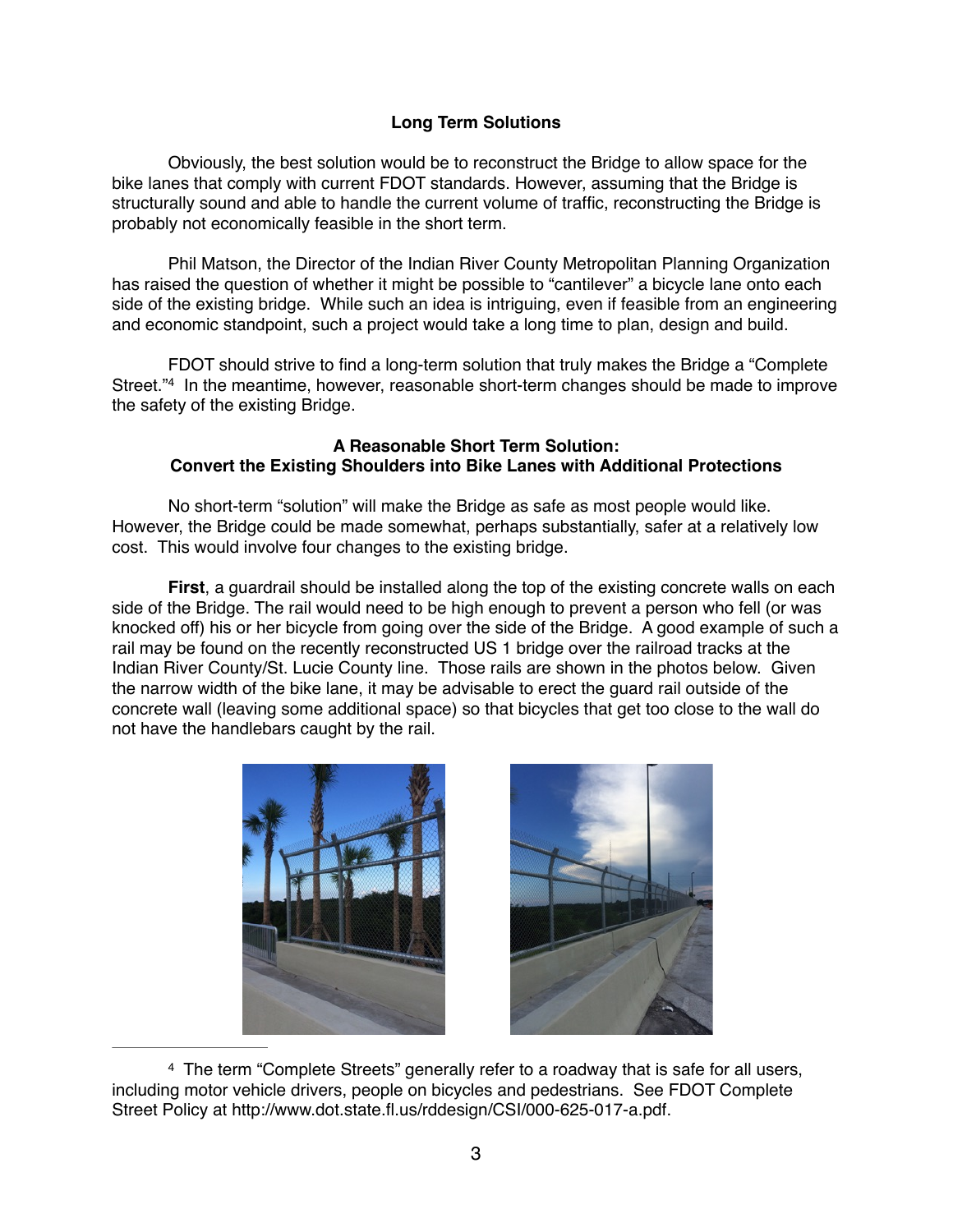**Second**, the existing shoulder should be converted to a designated bike lane by the use of FDOT approved lane markings (and other bicycle lane signage as appropriate) as shown in the line drawings below.5



Designating the shoulder as a bike lane would inform people riding bicycles that they should be in the bicycle lane (as required under Florida law). It would also alert motorists that bicycles may be riding on the bridge.

**Third**, in order to minimize the possibility of motor vehicles "drifting" into the bicycle lane, raised reflective pavement markers (sometimes called "RPMs") should be installed between the designated bike lanes and the travel lanes. A good example of this application of RPMs can be found on the 17th Street Bridge in Vero Beach where RPMs were recently installed for exactly this purpose.

**Finally**, in order to minimize potential motor vehicle/bicycle conflicts, "3 Foot Passing" signs, as shown below should be installed on either side of the bridge in place of (or in addition to) the existing "Share the Road" signs.



<sup>&</sup>lt;sup>5</sup> FDOT 2015 Design Standard - 17347 - Bicycle Markings